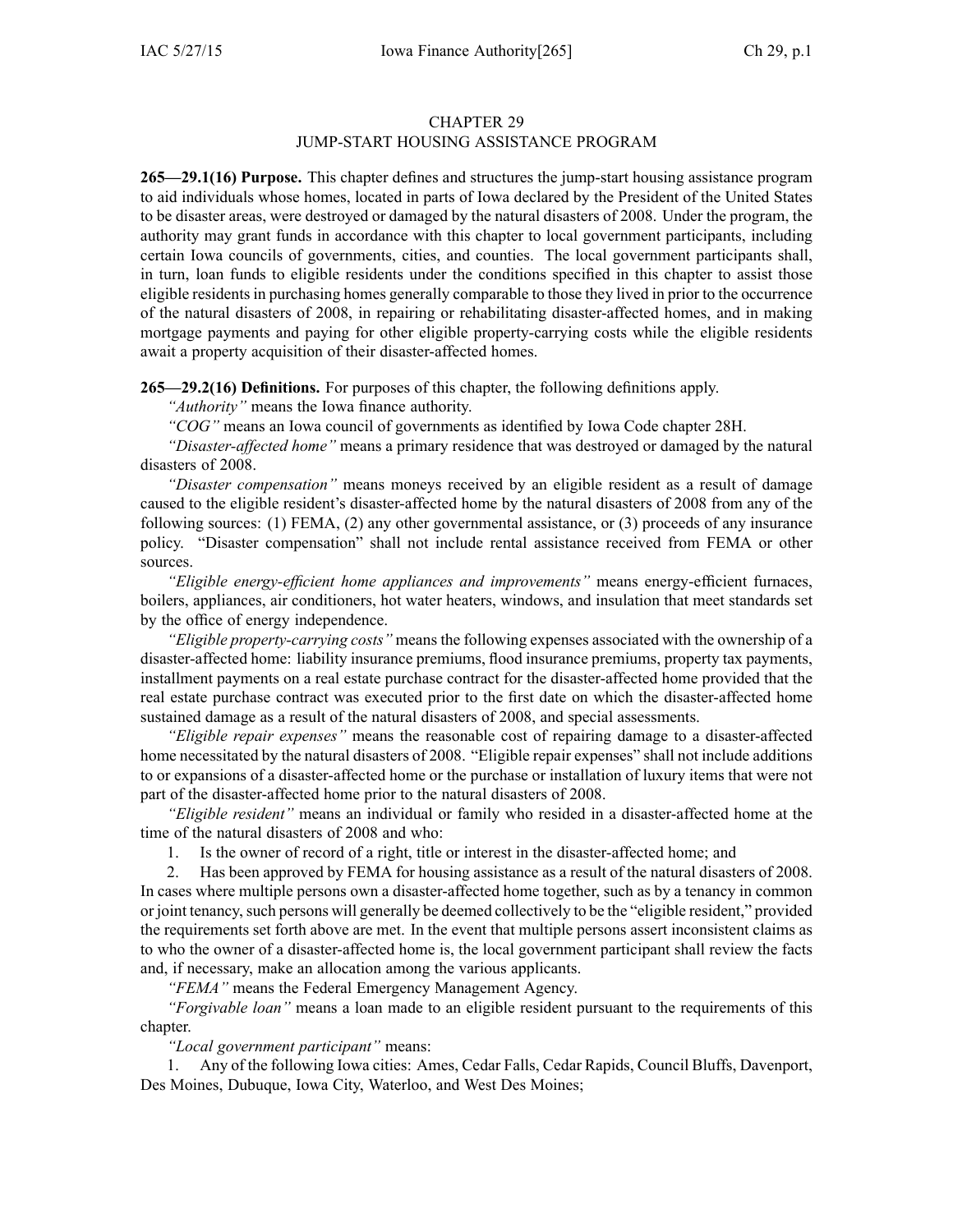2. Any COG whose territory encompasses one or more Iowa counties that have been declared by the President of the United States to be disaster areas; and

3. Any county that is not par<sup>t</sup> of any Iowa council of governments and has been declared by the President of the United States to be <sup>a</sup> disaster area.

*"Natural disasters of 2008"* means the severe storms, tornadoes, and flooding that occurred in Iowa between May 25, 2008, and August 13, 2008, and designated by FEMA as FEMA-1763-DR.

*"Program"* means the jump-start housing assistance program described in this chapter.

*"Retention agreement"* means an agreement, to be recorded as <sup>a</sup> lien against the property for which assistance is provided, requiring that if an eligible resident sells <sup>a</sup> home that was purchased or repaired or for which <sup>a</sup> mortgage loan was paid with the assistance of <sup>a</sup> loan made under this chapter, then that portion of the original principal amount that has not been forgiven, if any, shall be repaid.

## **265—29.3(16) Grants to local government participants.**

### **29.3(1)** *Allocation criteria.*

*a. Initial allocation, loans to local governmen<sup>t</sup> participants.* The authority shall make an initial allocation of the funds made available for the program to the local governmen<sup>t</sup> participants pro rata based on the funds awarded by FEMA under its housing assistance program to each local governmen<sup>t</sup> participant's jurisdiction as <sup>a</sup> percentage of the total amount of funds awarded as <sup>a</sup> result of the natural disasters of 2008. The authority shall enter into <sup>a</sup> gran<sup>t</sup> agreemen<sup>t</sup> with each local governmen<sup>t</sup> participant, pursuan<sup>t</sup> to which the authority may disburse funds to the local governmen<sup>t</sup> participant for the purposes described in this chapter. The gran<sup>t</sup> agreemen<sup>t</sup> shall be prepared by the authority and may contain such terms and conditions, in addition to those specified in this chapter, as the executive director may deem to be necessary and convenient to the administration of the program and to the efficient and responsible use of the granted funds.

*b. Funds made available pursuan<sup>t</sup> to 2009 Iowa Acts, Senate File 376.* The authority shall allocate program funds made available under 2009 Iowa Acts, Senate File 376, section 29, Disaster Damage Housing Assistance Grant Fund, by inviting local governmen<sup>t</sup> participants to submit an application for funding. The authority shall award program funding made available under this paragraph based upon priority criteria to be specified in the application form including, but not limited to, the following:

(1) The applicant's demonstrated maximum use and leverage of other disaster recovery resources; and

(2) Provision of program assistance to the maximum number of potential eligible residents with priority given to eligible residents who:

1. Have not received any moneys under the program;

2. Are in need of an interim mortgage assistance extension meeting the conditions specified in subrule  $29.5(2)$ ; and

3. Are not eligible for assistance under the requirements of other available disaster recovery assistance programs.

**29.3(2)** *Review of requests for assistance.* The local governmen<sup>t</sup> participant shall accep<sup>t</sup> and review each reques<sup>t</sup> for assistance and shall determine whether the requesting party is an eligible resident. If the requesting party is determined an eligible resident, the local governmen<sup>t</sup> participant shall determine whether the funds are being requested for <sup>a</sup> use permitted under the program and the amount available to the eligible resident under the terms of the program.

**29.3(3)** *Coordination with the jump-start business assistance program.* For presidentially declared disaster areas outside <sup>a</sup> COG region, counties may elect to apply singly, join with other counties, or join with an adjacent COG region. Likewise, <sup>a</sup> city named in the definition of "local governmen<sup>t</sup> participant" in rule 265—29.2(16) may join with <sup>a</sup> COG, county, or multicounty entity. To the extent local governmen<sup>t</sup> participants act jointly or cooperatively in their participation in the small business disaster recovery financial assistance program administered by the Iowa department of economic development pursuan<sup>t</sup> to 261―Chapter 78, Iowa Administrative Code, the authority may require the local government participants to similarly act jointly or cooperatively in their participation under this chapter.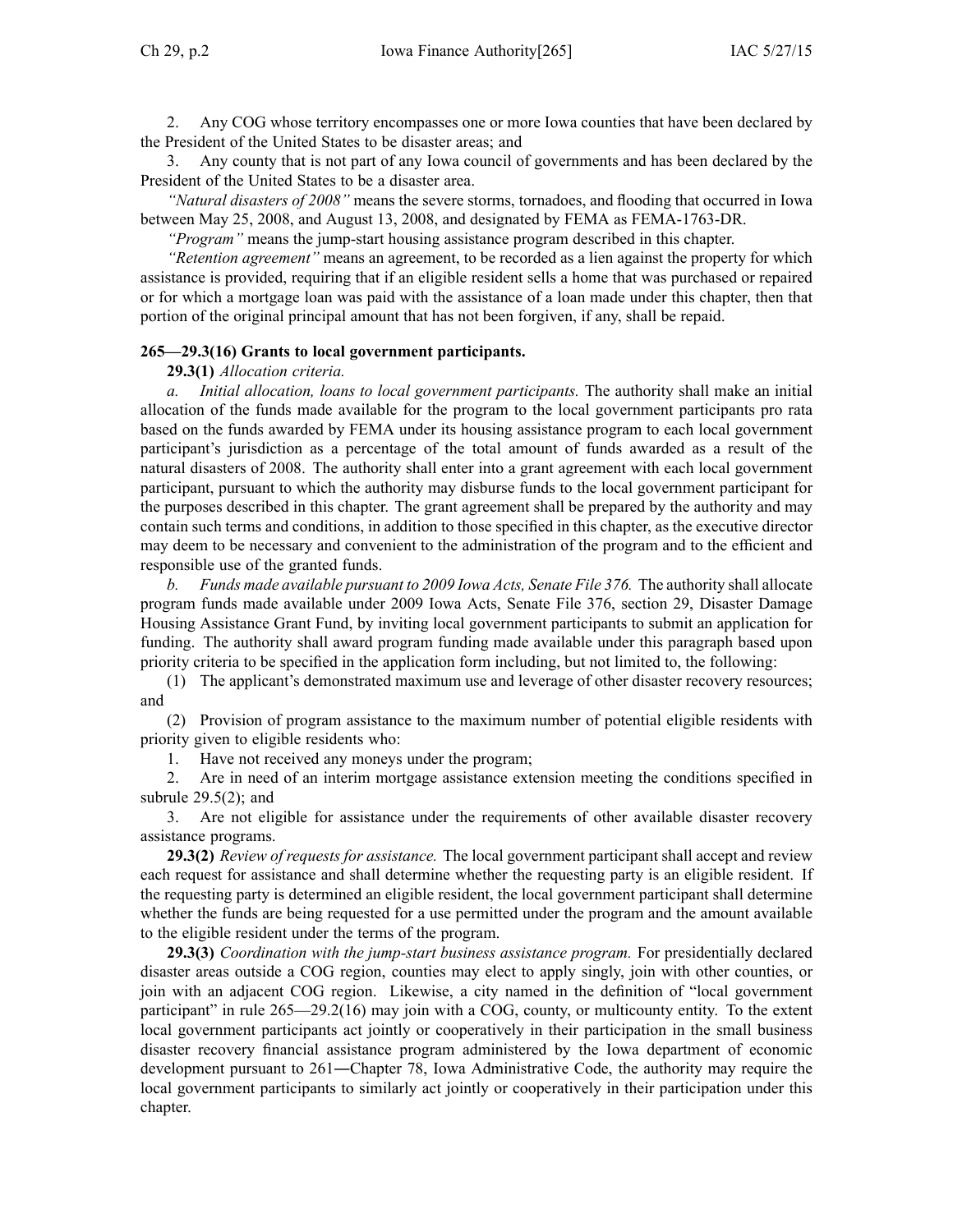**29.3(4)** *Reallocation of unused funds.* Following one year, or following any three-month period during which <sup>a</sup> local governmen<sup>t</sup> participant has requested no draws, the authority may reallocate all or par<sup>t</sup> of any remaining portion of funds allocated to that local governmen<sup>t</sup> participant to another local governmen<sup>t</sup> participant with <sup>a</sup> demonstrated need for program funds.

**29.3(5)** *Administrative fees.* Each local governmen<sup>t</sup> participant shall be entitled to receive an administrative fee equal to 5 percen<sup>t</sup> of its initial disbursement, which shall consist of 30 percen<sup>t</sup> of the local governmen<sup>t</sup> participant's initial allocation. Subsequent thereto, each local governmen<sup>t</sup> participant shall receive 5 percen<sup>t</sup> of the funds loaned by the local governmen<sup>t</sup> participant to eligible residents under the program from subsequent disbursements. The administrative fee shall be paid from the allocation made to each such local governmen<sup>t</sup> participant by the authority pursuan<sup>t</sup> to subrule 29.3(1).

**29.3(6)** *Proceeds of repayments.* All loan amounts repaid to <sup>a</sup> local governmen<sup>t</sup> participant by an eligible resident pursuan<sup>t</sup> to this chapter shall be returned to the authority's housing assistance fund created by Iowa Code Supplement section [16.40](https://www.legis.iowa.gov/docs/ico/section/16.40.pdf).

[**ARC 7899B**, IAB 7/1/09, effective 6/10/09; **ARC 8074B**, IAB 8/26/09, effective 9/30/09; **ARC 2004C**, IAB 5/27/15, effective 7/1/15]

### **265—29.4** Reserved.

#### **265—29.5(16) Eligible uses.**

**29.5(1)** *Forgivable loans.* Local governmen<sup>t</sup> participants may make forgivable loans, pursuan<sup>t</sup> to the conditions set forth in rule 265—29.7(16), to eligible residents for the following eligible uses:

*a. Down paymen<sup>t</sup> assistance.* An eligible resident whose disaster-affected home was destroyed or damaged beyond reasonable repair may be provided down paymen<sup>t</sup> assistance for the purchase of replacement housing located within the local governmen<sup>t</sup> participant's jurisdiction and, if necessary, for the cost of making reasonable repairs to the home being purchased to make it safe, decent, and habitable. The amount of down paymen<sup>t</sup> assistance available to an eligible resident shall generally not exceed 25 percen<sup>t</sup> of the purchase price of the home being purchased and, in no event, shall the down paymen<sup>t</sup> assistance and any amount allowed for repairs collectively exceed \$50,000.

(1) For purposes of calculating the amount of down paymen<sup>t</sup> assistance available to the eligible resident, the amount of the down paymen<sup>t</sup> assistance shall be reduced by the amount of any disaster compensation received by the eligible resident in excess of any amount necessary to pay off <sup>a</sup> mortgage or real estate purchase contract on the disaster-affected home.

(2) As <sup>a</sup> condition of receiving down paymen<sup>t</sup> assistance, the eligible resident shall agree that any disaster compensation received subsequent to the closing of the forgivable loan, if not applied toward repaymen<sup>t</sup> of <sup>a</sup> mortgage on the disaster-affected home, shall be used by the eligible resident to pay down the balance of the forgivable loan outstanding at the time the eligible resident receives such disaster compensation.

(3) Down paymen<sup>t</sup> assistance shall be allowed only for the purchase of <sup>a</sup> primary residence by means of <sup>a</sup> fully amortized mortgage loan from <sup>a</sup> regulated lender featuring <sup>a</sup> rate of interest that is fixed for at least 5 years and that has <sup>a</sup> term not to exceed 30 years.

(4) Eligible residents who receive down paymen<sup>t</sup> assistance under this subrule may also receive the assistance available under subrule 29.5(2), but not the assistance available under paragraph 29.5(1)*"b."*

(5) An eligible resident shall not use the assistance allowed under this subrule for the purchase of more than one home.

*b. Housing repair or rehabilitation.* An eligible resident whose disaster-affected home is not proposed, or located in an area proposed, by <sup>a</sup> municipality or county to the Iowa homeland security and emergency managemen<sup>t</sup> division for property acquisition under the hazard mitigation gran<sup>t</sup> program set forth in Iowa Code chapter [29C](https://www.legis.iowa.gov/docs/ico/chapter/29C.pdf) (or under any other comparable program implemented in whole or in par<sup>t</sup> to assist in recovery from the natural disasters of 2008) may receive financial assistance to pay for eligible repair expenses up to an amount not to exceed the lesser of \$50,000 or 60 percen<sup>t</sup> of the latest available assessed value of the disaster-affected home, not including the assessed value of the land on which it is situated, dated prior to the natural disasters of 2008; provided, however, that for application purposes under paragraph 29.3(1)*"b"* allocating program funds under 2009 Iowa Acts, Senate File 376,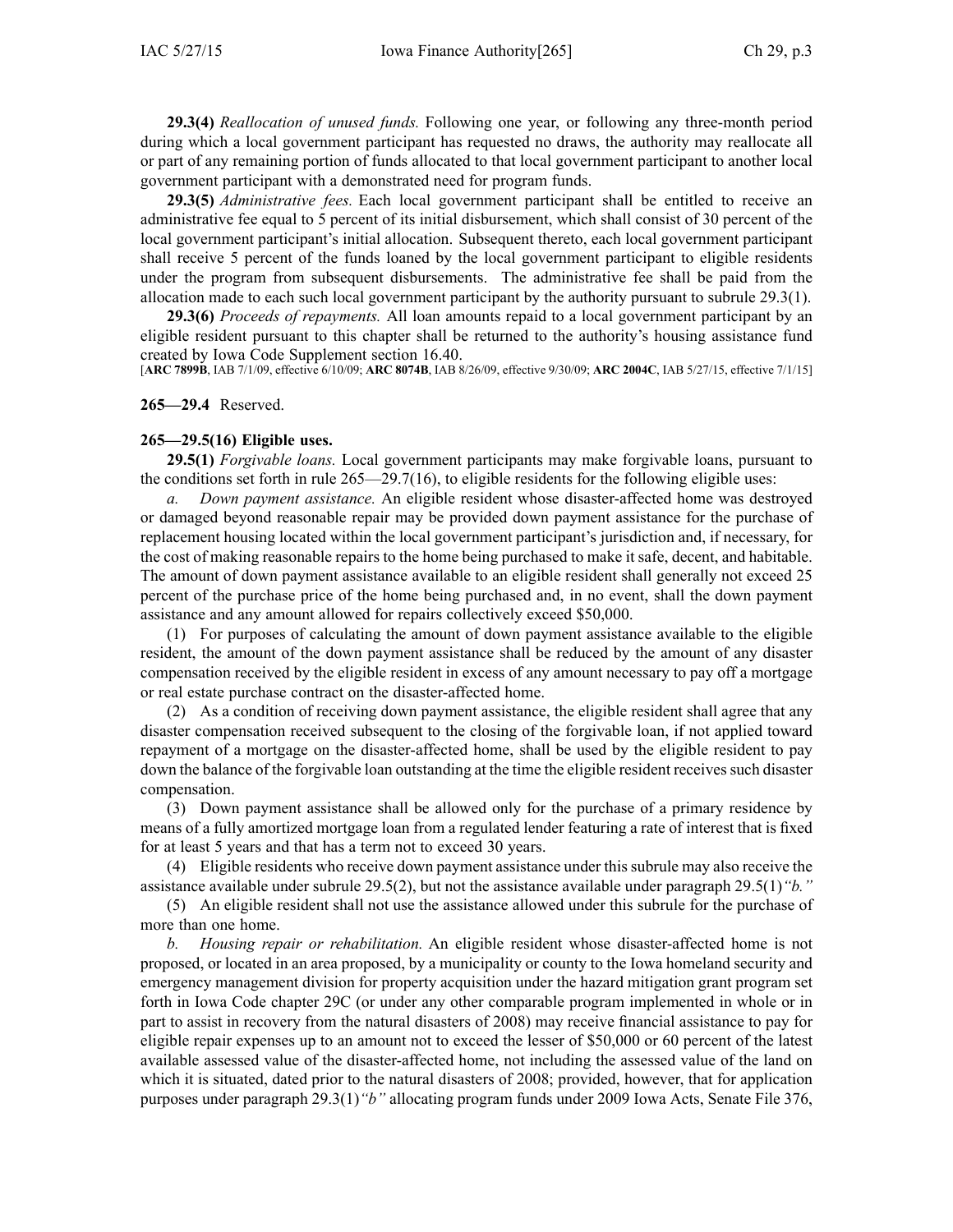section 29, the local governmen<sup>t</sup> participant may elect to establish its own measure of housing repair or rehabilitation financial feasibility in lieu of 60 percen<sup>t</sup> of the latest available assessed value of the disaster-affected home, not including the assessed value of the land on which it is situated, dated prior to the natural disasters of 2008. The eligible resident shall establish the necessity and reasonable cost of the repairs or rehabilitation to the reasonable satisfaction of the local governmen<sup>t</sup> participant.

(1) For purposes of calculating the amount of assistance available to the eligible resident pursuan<sup>t</sup> to this paragraph, the cost of repairs to, or rehabilitation of, the disaster-affected home shall be reduced by the amount of any disaster compensation received.

(2) As <sup>a</sup> condition of receiving assistance pursuan<sup>t</sup> to this paragraph, the eligible resident shall agree that any disaster compensation received subsequent to the closing of the forgivable loan shall be used by the eligible resident to pay down the balance of the forgivable loan outstanding at the time the eligible resident receives such disaster compensation.

(3) An eligible resident who receives assistance pursuan<sup>t</sup> to this paragraph shall not be eligible for assistance under either paragraph 29.5(1)*"a"* or subrule 29.5(2).

**29.5(2)** *Interim mortgage assistance loans.* An eligible resident whose disaster-affected home is proposed, or is located in an area proposed, by <sup>a</sup> municipality or county to the Iowa homeland security and emergency managemen<sup>t</sup> division for property acquisition under the hazard mitigation gran<sup>t</sup> program set forth in Iowa Code chapter [29C](https://www.legis.iowa.gov/docs/ico/chapter/29C.pdf) (or any other comparable program implemented in whole or in par<sup>t</sup> to assist in recovery from the natural disasters of 2008) may receive financial assistance equivalent to an amount of up to \$1,000 per month for the purpose of paying mortgage payments and other eligible property-carrying costs for the disaster-affected home for <sup>a</sup> period not to exceed 12 months. An eligible resident who receives assistance pursuan<sup>t</sup> to this subrule shall not be eligible for assistance under paragraph 29.5(1)*"b."* If, however, it subsequently is determined by the Iowa homeland security and emergency managemen<sup>t</sup> division that the disaster-affected home of the eligible resident will not be acquired under the hazard mitigation gran<sup>t</sup> program, then the eligible resident shall be eligible for assistance under paragraph 29.5(1)*"b"* on the condition that the amount of assistance available under that paragraph shall be reduced by the amount of assistance received by the eligible resident under subrule 29.5(2). Financial assistance provided pursuan<sup>t</sup> to this subrule shall be in the form of <sup>a</sup> forgivable loan.

*a.* Notwithstanding the foregoing, with the approval of the applicable local governmen<sup>t</sup> participant, an eligible resident may receive financial assistance under this subrule for up to an additional 6 months (beyond the usual 12-month limit set forth above), provided that all of the following conditions are met:

(1) The eligible resident must reapply for or reques<sup>t</sup> an extension of financial assistance on forms to be provided by the applicable local governmen<sup>t</sup> participant;

(2) The disaster-affected home for which an extension of financial assistance is sought must continue to be on the current hazard mitigation gran<sup>t</sup> program (or comparable program) property acquisition list (i.e., it must continue to be proposed for buyout);

(3) The disaster-affected home for which an extension of financial assistance is sought must have been destroyed or damaged beyond reasonable repair such that the eligible resident is displaced from the home;

(4) The eligible resident must have contacted or must agree to contact the mortgage holder or an Iowa Mortgage Help counseling agency (Web site: www.iowamortgagehelp.com) to discussthe situation and, if possible, negotiate better terms.

*b.* Local governmen<sup>t</sup> participants may fund extensions of financial assistance only from funds already allocated to their region. Local governmen<sup>t</sup> participants shall give priority for extensions of financial assistance to those eligible residents who are supporting the costs of both the disaster-affected home and a new primary residence through a second mortgage payment or a rental payment.

**29.5(3)** *Energy efficiency assistance.* An eligible resident who receives either down paymen<sup>t</sup> assistance pursuan<sup>t</sup> to paragraph 29.5(1)*"a"* or housing repair or rehabilitation assistance pursuan<sup>t</sup> to paragraph 29.5(1)*"b"* shall also be eligible to receive an additional loan amount, up to <sup>a</sup> maximum of \$10,000, as reimbursement for the purchase and installation costs for eligible energy-efficient home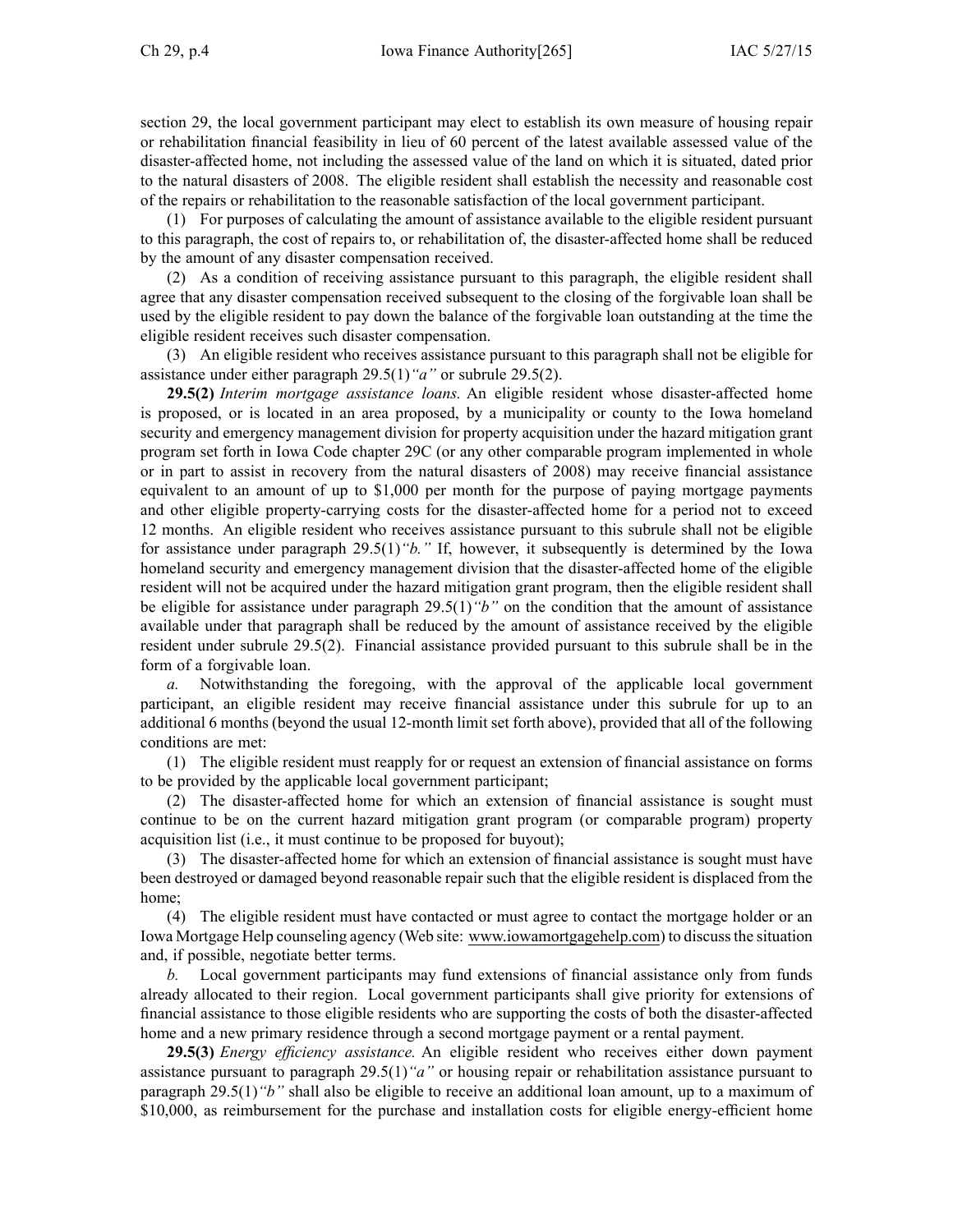appliances and improvements. Any amount allowed pursuan<sup>t</sup> to this subrule shall be added to the principal balance of the forgivable loan. Amounts loaned pursuan<sup>t</sup> to this subrule may be loaned either at the time the forgivable loan is first made or subsequent thereto within three months.

**29.5(4)** *Expenses incurred prior to September 19, 2008.* In the event an eligible resident purchased <sup>a</sup> home, made or caused to be made repairs to <sup>a</sup> disaster-affected home, or made mortgage payments (or paid for other eligible property-carrying costs) for <sup>a</sup> disaster-affected home located within the jurisdiction of <sup>a</sup> local governmen<sup>t</sup> participant prior to September 19, 2008 (the effective date of this chapter), the eligible resident shall be eligible for reimbursement therefor under this chapter as though the purchase, repairs, or payments had taken place following September 19, 2008.

**29.5(5)** *Applications for assistance.* To apply for down paymen<sup>t</sup> assistance or down paymen<sup>t</sup> assistance plus interim mortgage assistance, the eligible resident shall apply to the local governmen<sup>t</sup> participant in whose jurisdiction the home being purchased is located. To apply for assistance for repair or rehabilitation of <sup>a</sup> disaster-affected home, the eligible resident shall apply to the local governmen<sup>t</sup> participant in whose jurisdiction the disaster-affected home is located. To apply for interim mortgage assistance only, the eligible resident shall apply to the local governmen<sup>t</sup> participant in whose jurisdiction the disaster-affected home is located.

[**ARC 7842B**, IAB 6/17/09, effective 5/14/09; **ARC 7899B**, IAB 7/1/09, effective 6/10/09; **ARC 8074B**, IAB 8/26/09, effective 9/30/09; **ARC 8075B**, IAB 8/26/09, effective 9/30/09; **ARC 8907B**, IAB 6/30/10, effective 6/10/10; **ARC 9029B**, IAB 8/25/10, effective 9/29/10]

**265—29.6(16) Loan terms.** Loans made under the program shall, at <sup>a</sup> minimum, contain the following terms:

**29.6(1)** *Forgivability.* Forgivable loans made pursuan<sup>t</sup> to the program shall be forgivable over <sup>a</sup> five-year period. One-fifth of the total principal amount loaned shall be forgiven following each full year the eligible resident owns the home for which the loan was made, beginning on the date of the final disbursement of forgivable loan proceeds.

**29.6(2)** *Zero percen<sup>t</sup> interest.* Loans made pursuan<sup>t</sup> to the program shall bear no interest.

**29.6(3)** *Five-year term.* All loans made pursuan<sup>t</sup> to the program shall be for <sup>a</sup> term of five years.

**29.6(4)** *Repayment due upon sale of home.* Any principal of <sup>a</sup> forgivable loan that has not ye<sup>t</sup> been forgiven at the time the home for which the forgivable loan was made is sold by the eligible resident (including property acquisitions) shall be due and payable upon such sale.

**29.6(5)** *Retention agreement.* Each loan made pursuan<sup>t</sup> to this program shall be secured by <sup>a</sup> retention agreemen<sup>t</sup> which shall constitute <sup>a</sup> lien on the title of the real property for which the forgivable loan is made until such time as the forgivable loan has either been fully forgiven or paid in full; provided, however, that in the case of <sup>a</sup> property acquisition under the hazard mitigation gran<sup>t</sup> program set forth in Iowa Code chapter [29C](https://www.legis.iowa.gov/docs/ico/chapter/29C.pdf) (or under any other comparable program implemented in whole or in par<sup>t</sup> to assist in recovery from the natural disasters of 2008), paymen<sup>t</sup> of the following shall be waived:

*a.* That portion of the repaymen<sup>t</sup> due for <sup>a</sup> down paymen<sup>t</sup> assistance loan made under paragraph 29.5(1) "a" or an interim mortgage assistance loan made under subrule 29.5(2), provided that the amount so waived shall not exceed \$25,000;

*b.* That portion of the repaymen<sup>t</sup> due for <sup>a</sup> housing repair or rehabilitation assistance loan made under paragraph 29.5(1)*"b"* for which the eligible resident provides documentation that the assistance was expended for the purpose for which it was awarded; and

*c.* That portion of the repaymen<sup>t</sup> due for an energy efficiency assistance loan made under subrule 29.5(3) for which the eligible resident provides documentation that the assistance was expended for the purpose for which it was awarded.

[**ARC 7842B**, IAB 6/17/09, effective 5/14/09; **ARC 8075B**, IAB 8/26/09, effective 9/30/09; **ARC 8323B**, IAB 12/2/09, effective 11/4/09; **ARC 8546B**, IAB 2/24/10, effective 3/31/10; **ARC 8907B**, IAB 6/30/10, effective 6/10/10; **ARC 9029B**, IAB 8/25/10, effective 9/29/10; **ARC 2004C**, IAB 5/27/15, effective 7/1/15]

**265—29.7(16) Financial assistance subject to availability of funding.** All financial assistance authorized pursuan<sup>t</sup> to this chapter shall be subject to funds being made available to the authority for the purposes set forth herein.